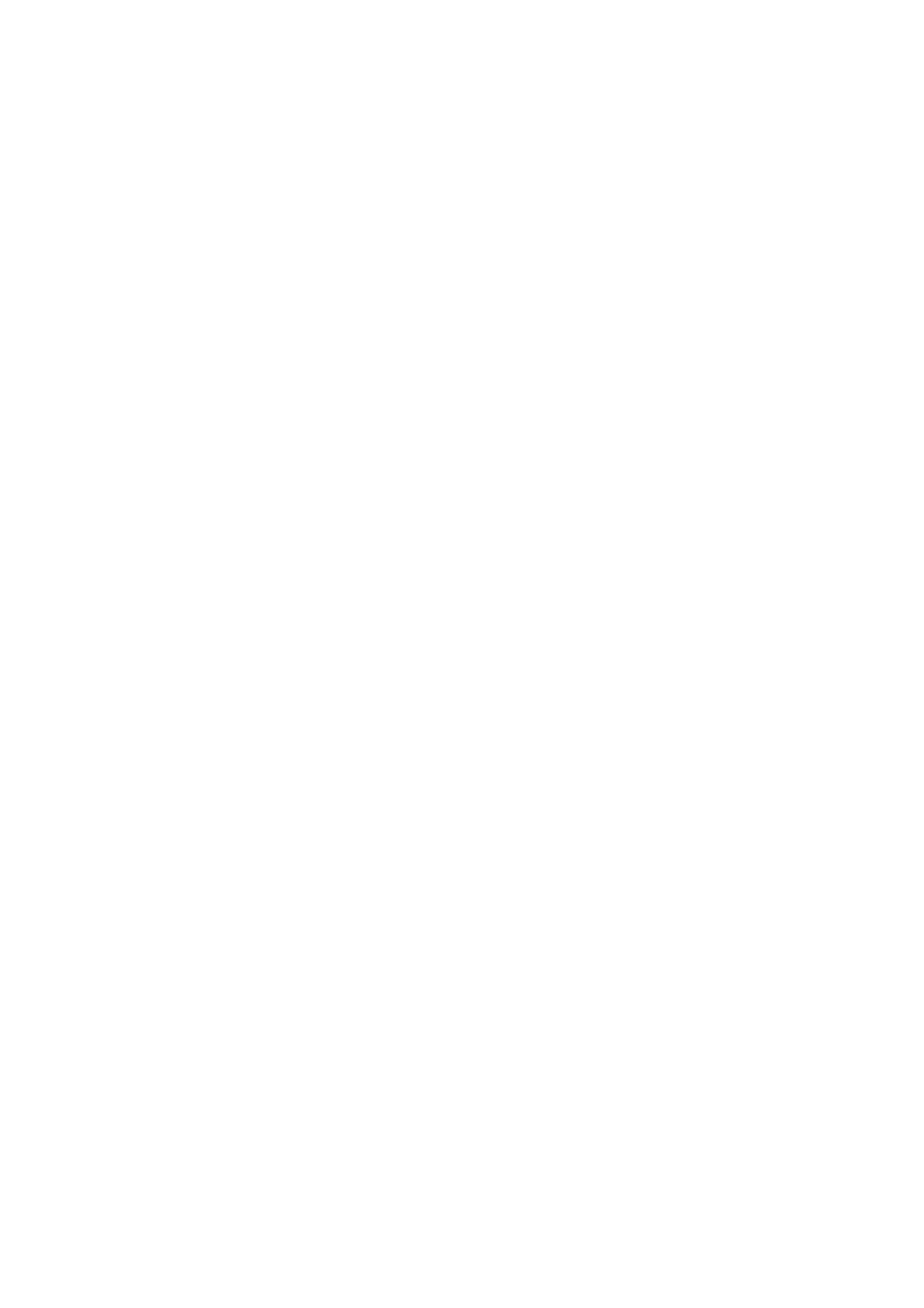*I certify that this public bill, which originated in the Legislative Assembly, has finally passed the Legislative Council and the Legislative Assembly of New South Wales.*

> *Clerk of the Legislative Assembly. Legislative Assembly, Sydney,* , 2010



New South Wales

# **Totalizator Amendment Bill 2010**

Act No , 2010

An Act to amend the *Totalizator Act 1997* to enable the approval of a betting activity in respect of computer simulated horse racing, harness racing or greyhound racing events; and for other purposes.

*I have examined this bill and find it to correspond in all respects with the bill as finally passed by both Houses.*

*Assistant Speaker of the Legislative Assembly.*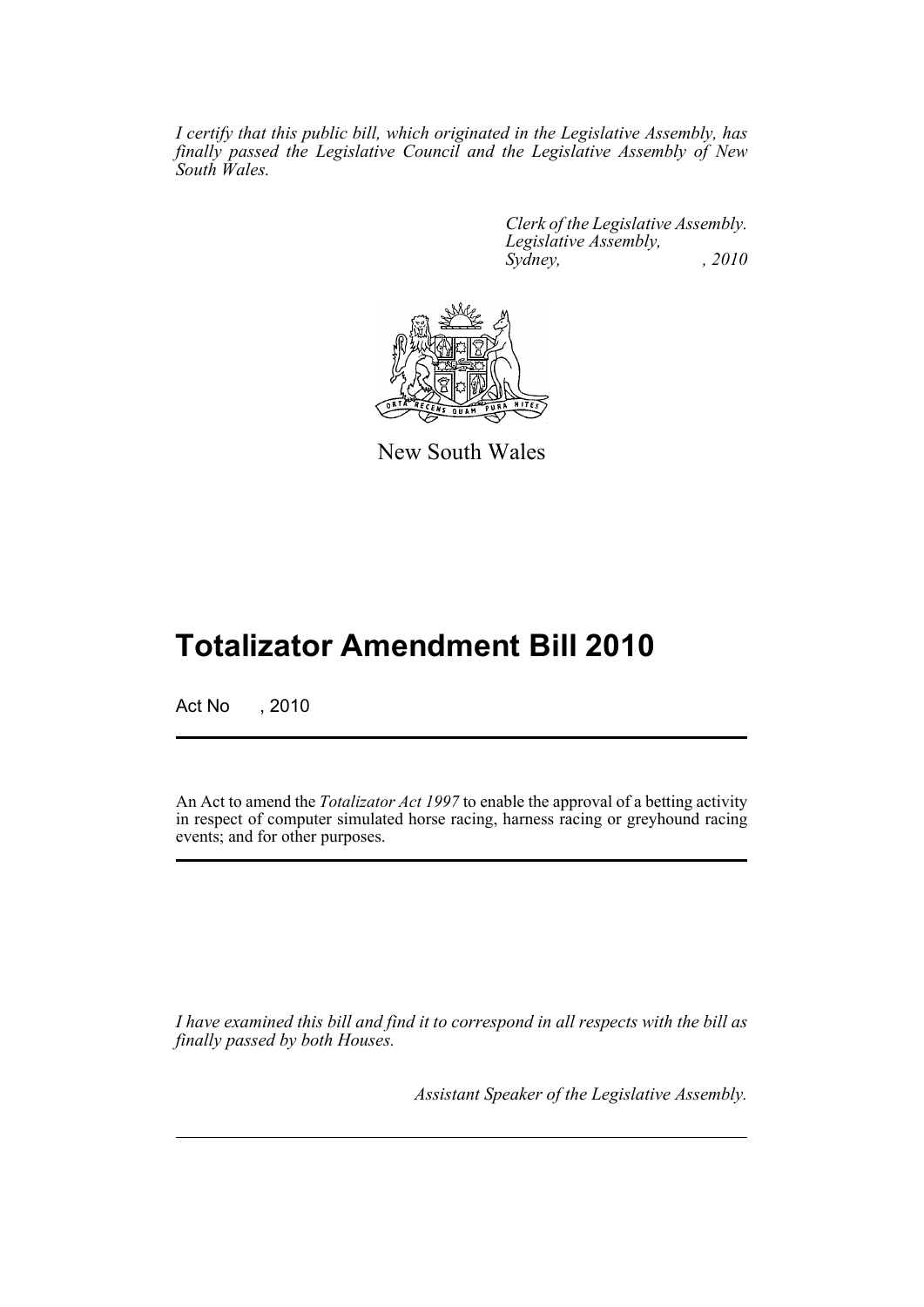Clause 1 Totalizator Amendment Bill 2010

# <span id="page-3-0"></span>**The Legislature of New South Wales enacts:**

# **1 Name of Act**

This Act is the *Totalizator Amendment Act 2010*.

# <span id="page-3-1"></span>**2 Commencement**

This Act commences on a day or days to be appointed by proclamation.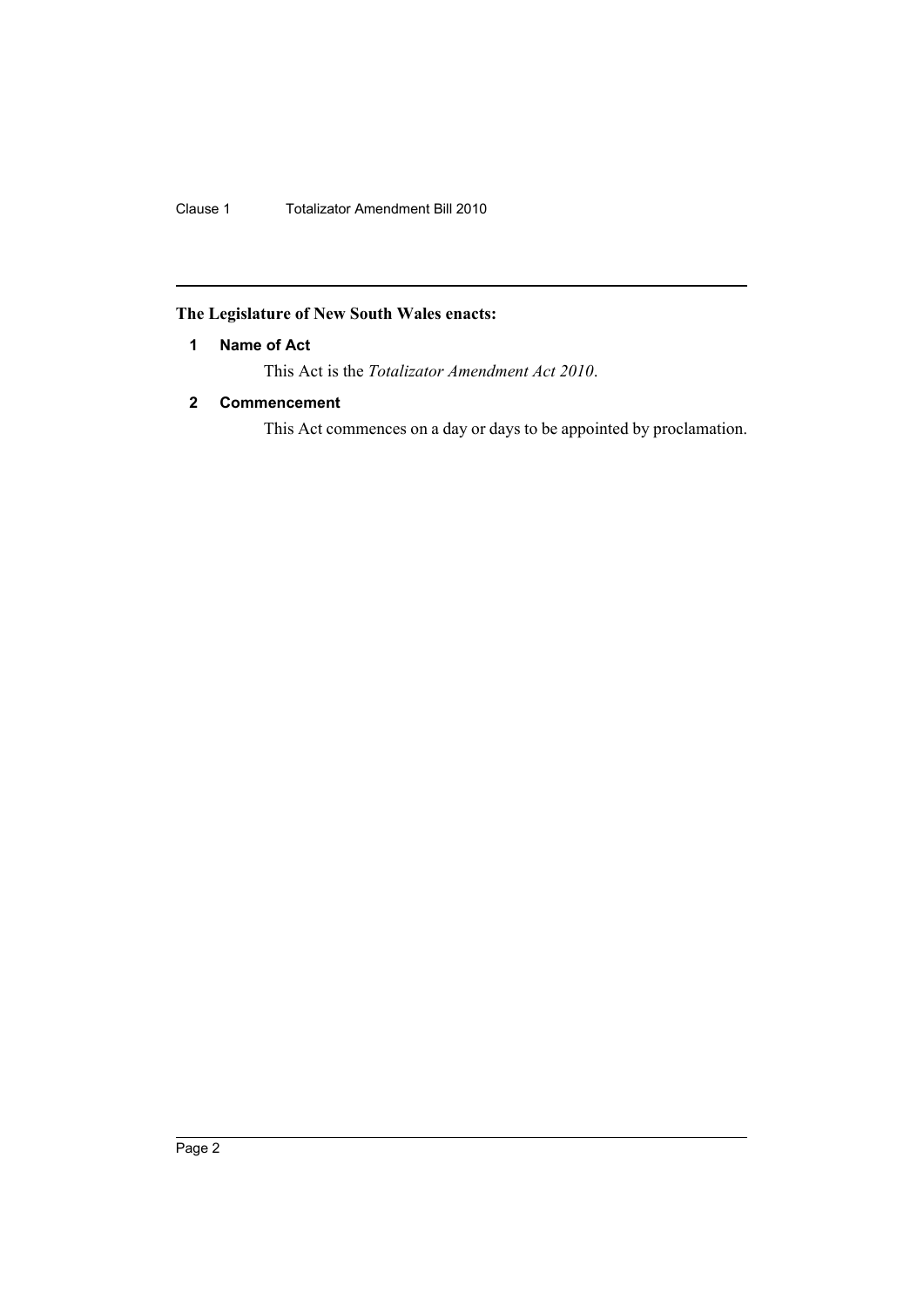Amendment of Totalizator Act 1997 No 45 Schedule 1

# <span id="page-4-0"></span>**Schedule 1 Amendment of Totalizator Act 1997 No 45**

**[1] Section 13 Licensee can be approved to conduct other betting activities**

Insert after section 13 (2) (b):

(c) computer simulated horse racing, harness racing or greyhound racing events.

### **[2] Section 15AA**

Insert after section 15:

#### **15AA Only TAB Limited entitled to exclusive approval for betting activity involving computer simulated racing events**

- (1) TAB Limited is the only person entitled to be approved to conduct a betting activity on computer simulated racing events during the exclusive approval period.
- (2) An approval or authorisation (however described) must not be granted under any other Act to permit the conduct of a betting activity on computer simulated racing events during the exclusive approval period.
- (3) This section ceases to apply if the licence held by TAB Limited is cancelled or otherwise ceases to have effect under this Act.
- (4) No application under this Act is required for the purposes of an approval given pursuant to this section.
- (5) In this section:

*computer simulated racing events* means computer simulated horse racing, harness racing or greyhound racing events.

*exclusive approval period* means the period that begins on the commencement of this section and ends on 6 March 2097 (being the end of the term of the licence held by TAB Limited).

## **[3] Section 17A Trade Practices exemption**

Insert after section 17A (1) (e):

(f) the exclusive approval of the holder of a licence conducting a betting activity on computer simulated horse racing, harness racing or greyhound racing events as referred to in section 15AA.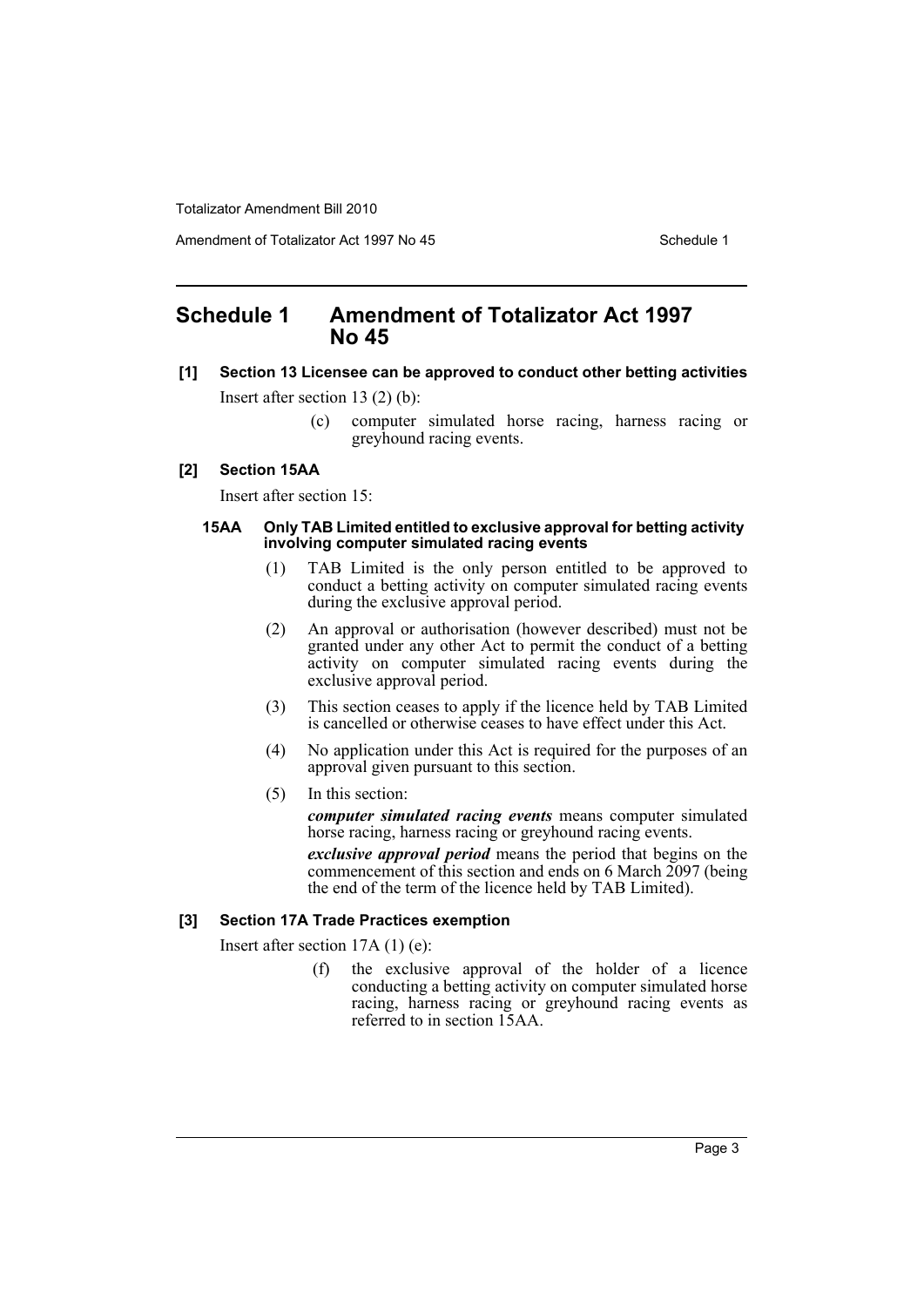Schedule 1 Amendment of Totalizator Act 1997 No 45

### **[4] Sections 117B and 117C**

Insert after section 117A:

#### **117B Minister may direct changes to racing agreement**

- (1) The Minister may determine that specified changes to a racing agreement are necessary or desirable for ensuring that the agreement is in the best interests of racing in New South Wales.
- (2) The Minister may notify the parties to the racing agreement concerned of the determination and direct that the changes specified in the determination are to have effect. Those changes have effect for all purposes as if the agreement had been amended by the agreement of the parties.
- (3) This section does not limit or otherwise affect the ability of the parties to a racing agreement to agree to make changes to the agreement.
- (4) In this section, *racing agreement* means the following:
	- (a) the agreement titled "Racing Distribution Agreement" dated 11 December 1997 between the NSW Totalizator Agency Board, NSW Racing Pty Limited, the NSW Thoroughbred Racing Board, Harness Racing New South Wales and the Greyhound Racing Authority (NSW), as in force from time to time,
	- (b) the agreement titled "Intra-Code Deed" dated 3 March 1998 between the NSW Thoroughbred Racing Board, AJC, Sydney Turf Club, Provincial Association of New South Wales and NSW Country Racing Council, as in force from time to time.
- (5) The Minister may not make a determination under this section after 31 January 2011.

#### **117C Compensation for loss of entitlement to revenue**

- (1) If, as a consequence of any agreements or arrangements entered into relating to the conduct of an approved betting activity or the distribution of revenue derived from that activity, the Provincial Association of New South Wales or Racing NSW Country Limited lose an entitlement to revenue derived from that activity, Racing NSW is to compensate the body or bodies concerned for that loss of revenue.
- (2) In this section:

*approved betting activity* means a betting activity conducted by a licensee on computer simulated horse racing, harness racing or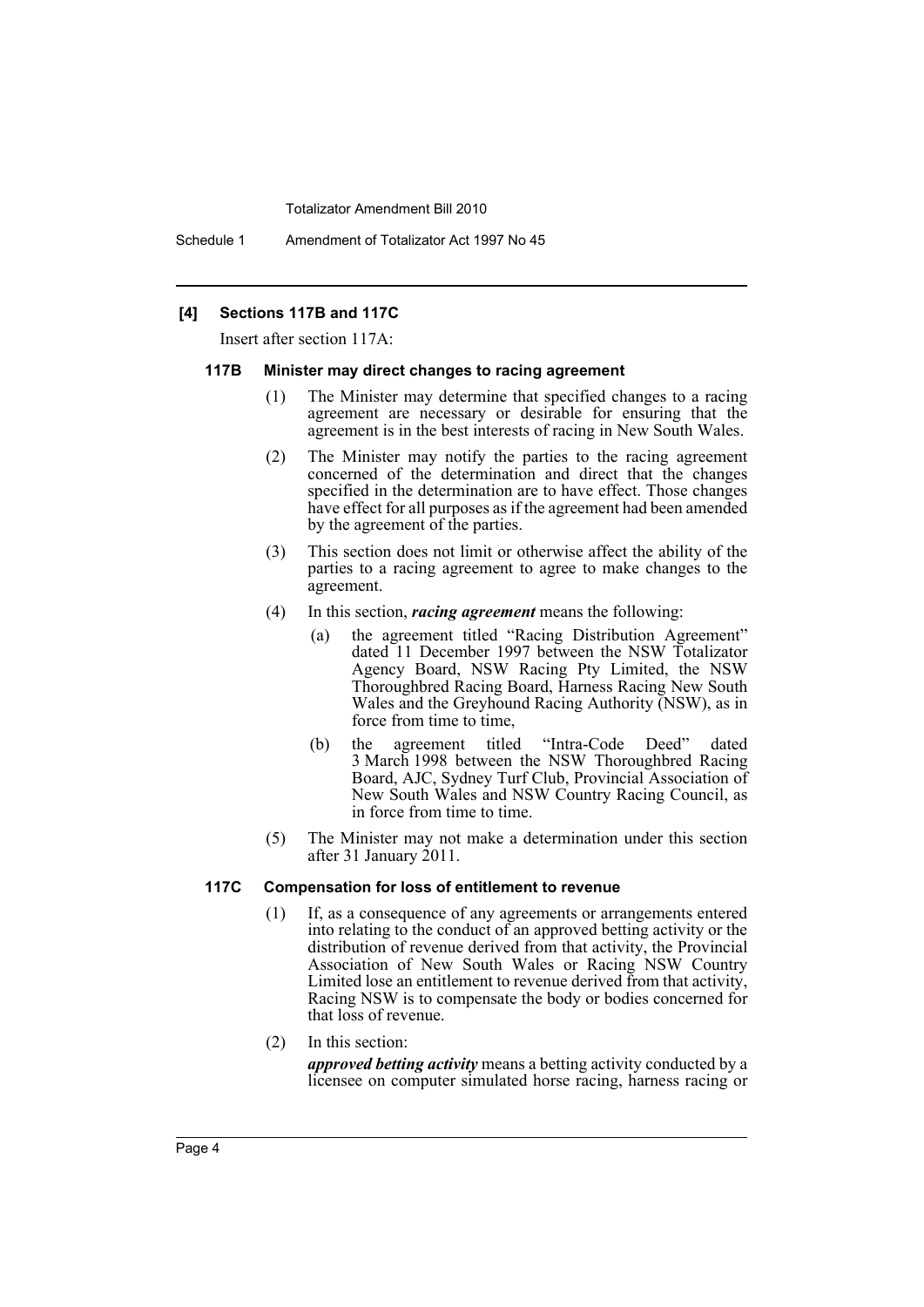Amendment of Totalizator Act 1997 No 45 Schedule 1

greyhound racing events in accordance with an approval under section 13.

# **[5] Schedule 2 Savings, transitional and other provisions**

Insert at the end of clause 1 (1): *Totalizator Amendment Act 2010*